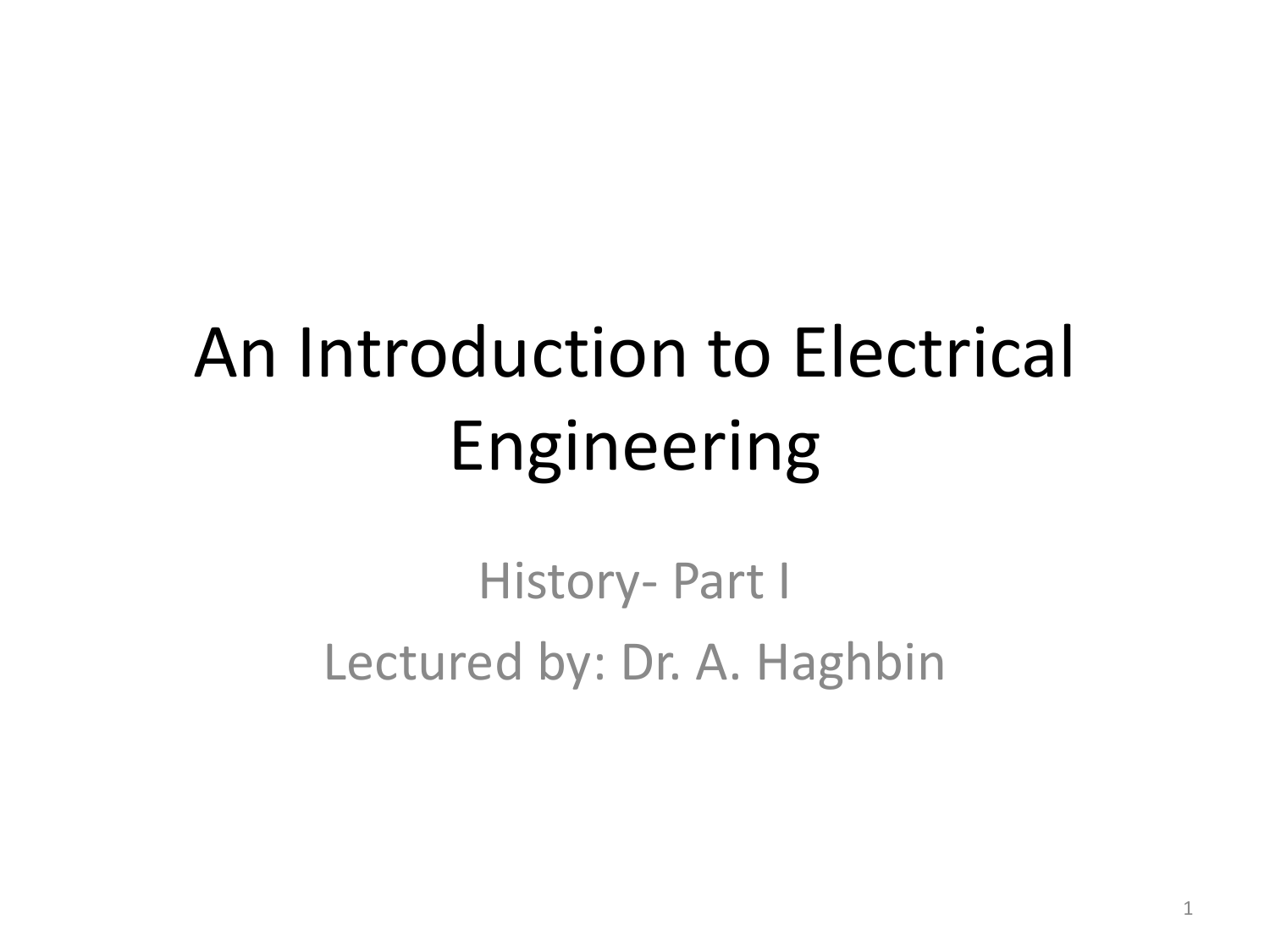#### Ancient Developments

- Thales of [Miletus](https://en.wikipedia.org/wiki/Thales_of_Miletus) (600 BCE), an ancient Greek [philosopher,](https://en.wikipedia.org/wiki/Static_electricity) described a form of static **electricity**
- [Democritus](https://en.wikipedia.org/wiki/Atomic_theory) (450 BCE), developed an atomic theory
- Baghdad Battery

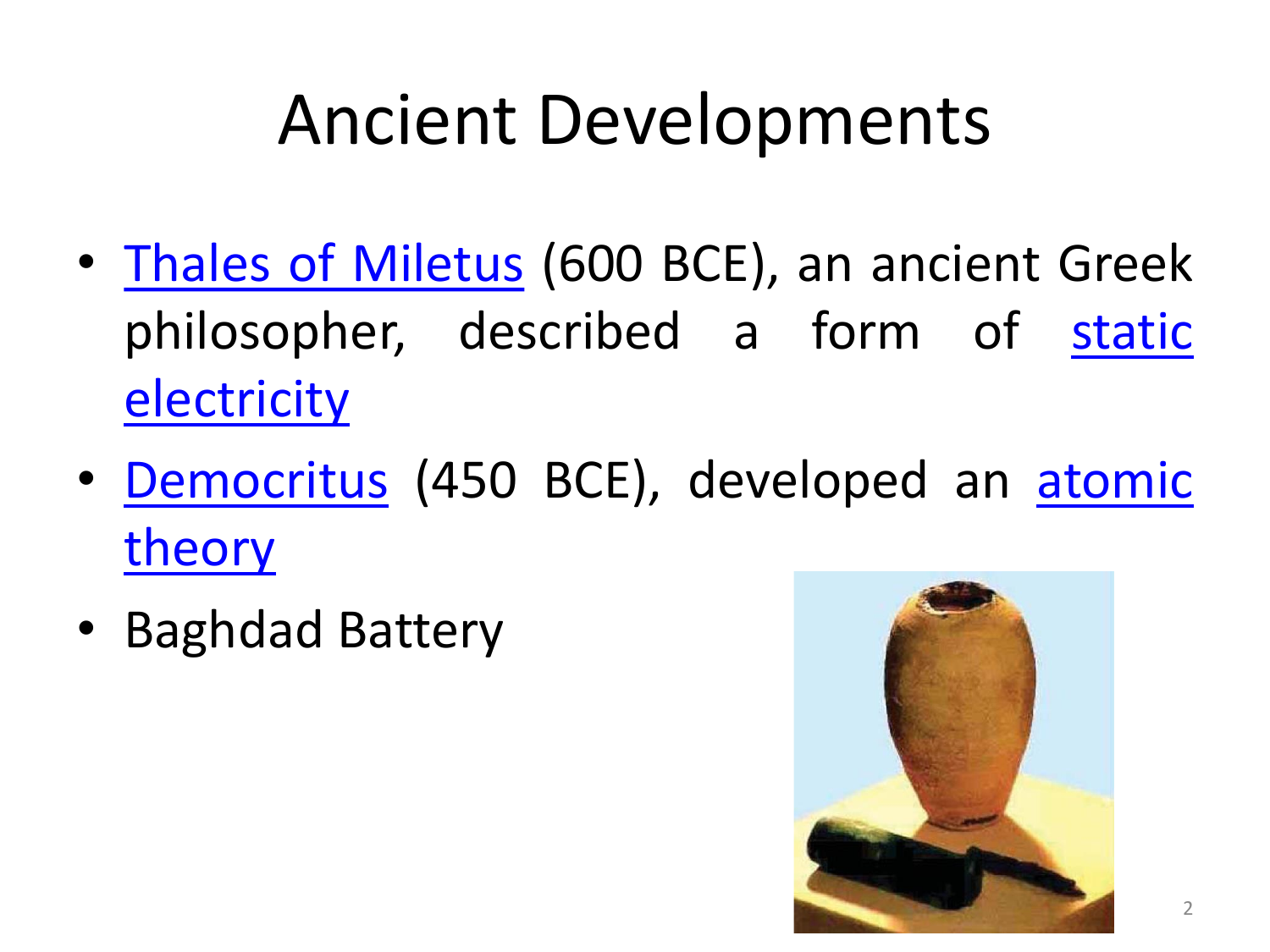- [William](https://en.wikipedia.org/wiki/William_Gilbert_(astronomer)) Gilbert extended the study of Cardano on electricity and magnetism, distinguishing the [lodestone](https://en.wikipedia.org/wiki/Lodestone) effect.
- This association gave rise to the English words "electric" and "electricity".
- Otto von [Guericke](https://en.wikipedia.org/wiki/Otto_von_Guericke) showed electrostatic repulsion.
- [Robert](https://en.wikipedia.org/wiki/Robert_Boyle) Boyle also published work.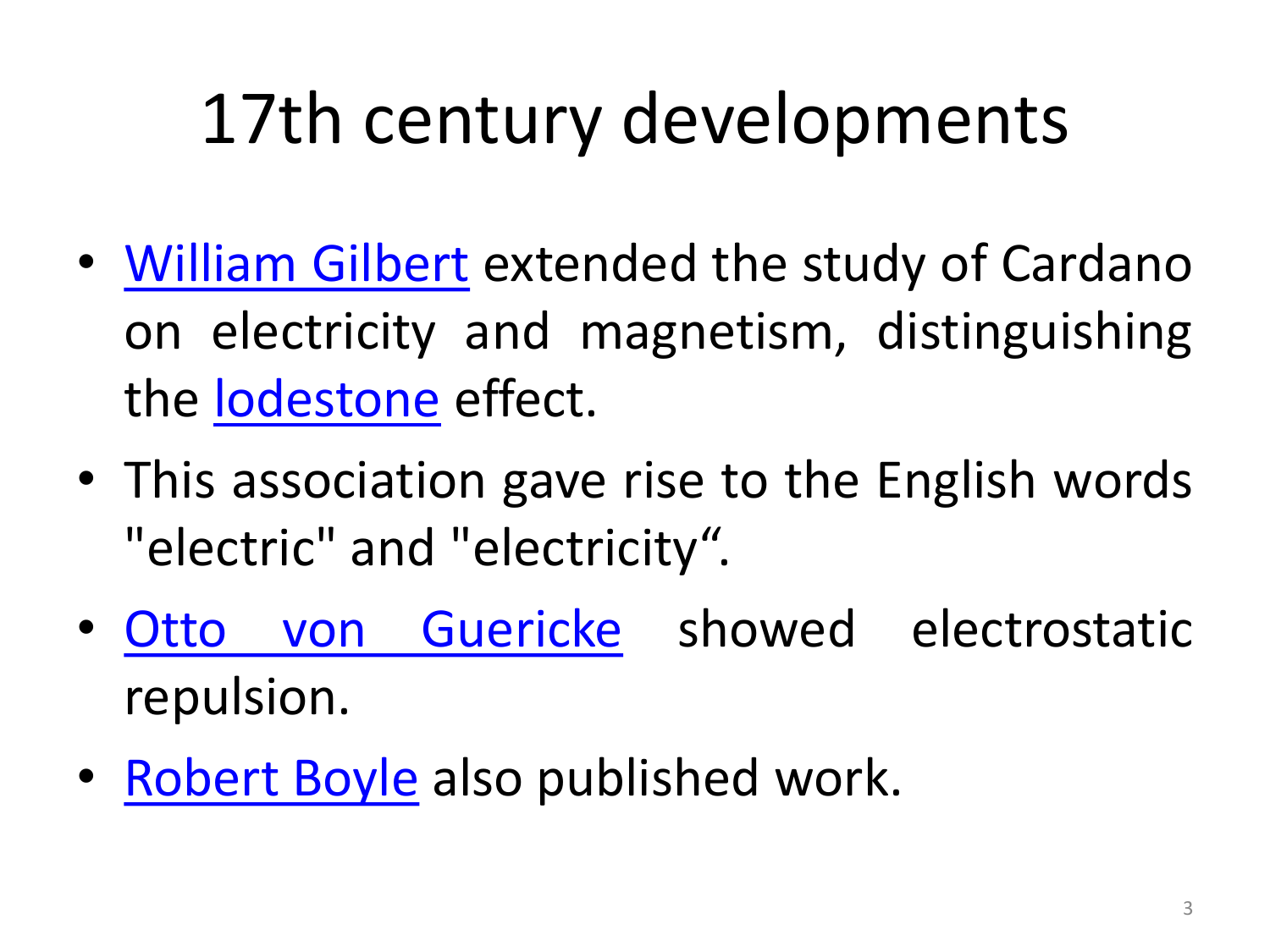- William Gilbert is the first electrical engineer
- Discovered electromagnetic induction
- He designed Versorium, the device which detects the presence of static charge



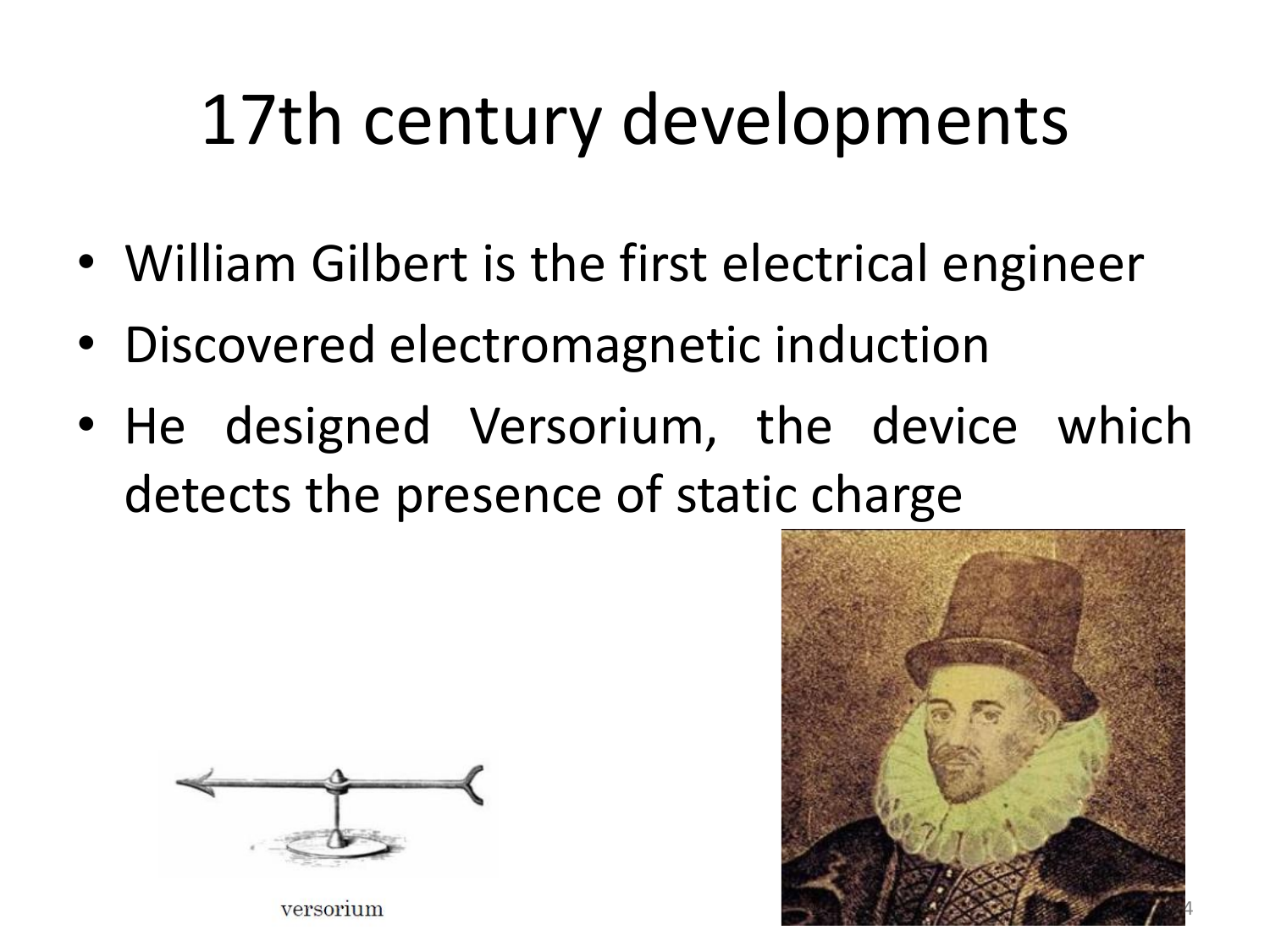- By 1705, Francis [Hauksbee](https://en.wikipedia.org/wiki/Francis_Hauksbee) investigate the luminosity of **[mercury](https://en.wikipedia.org/wiki/Mercury_(element))** which was known to emit a glow under [barometric](https://en.wikipedia.org/wiki/Barometer) vacuum conditions.
- This effect later became the basis of the gas[discharge](https://en.wikipedia.org/wiki/Gas-discharge_lamp) lamp, which led to neon [lighting](https://en.wikipedia.org/wiki/Neon_lighting) and [mercury](https://en.wikipedia.org/wiki/Mercury-vapor_lamp) vapor lamps.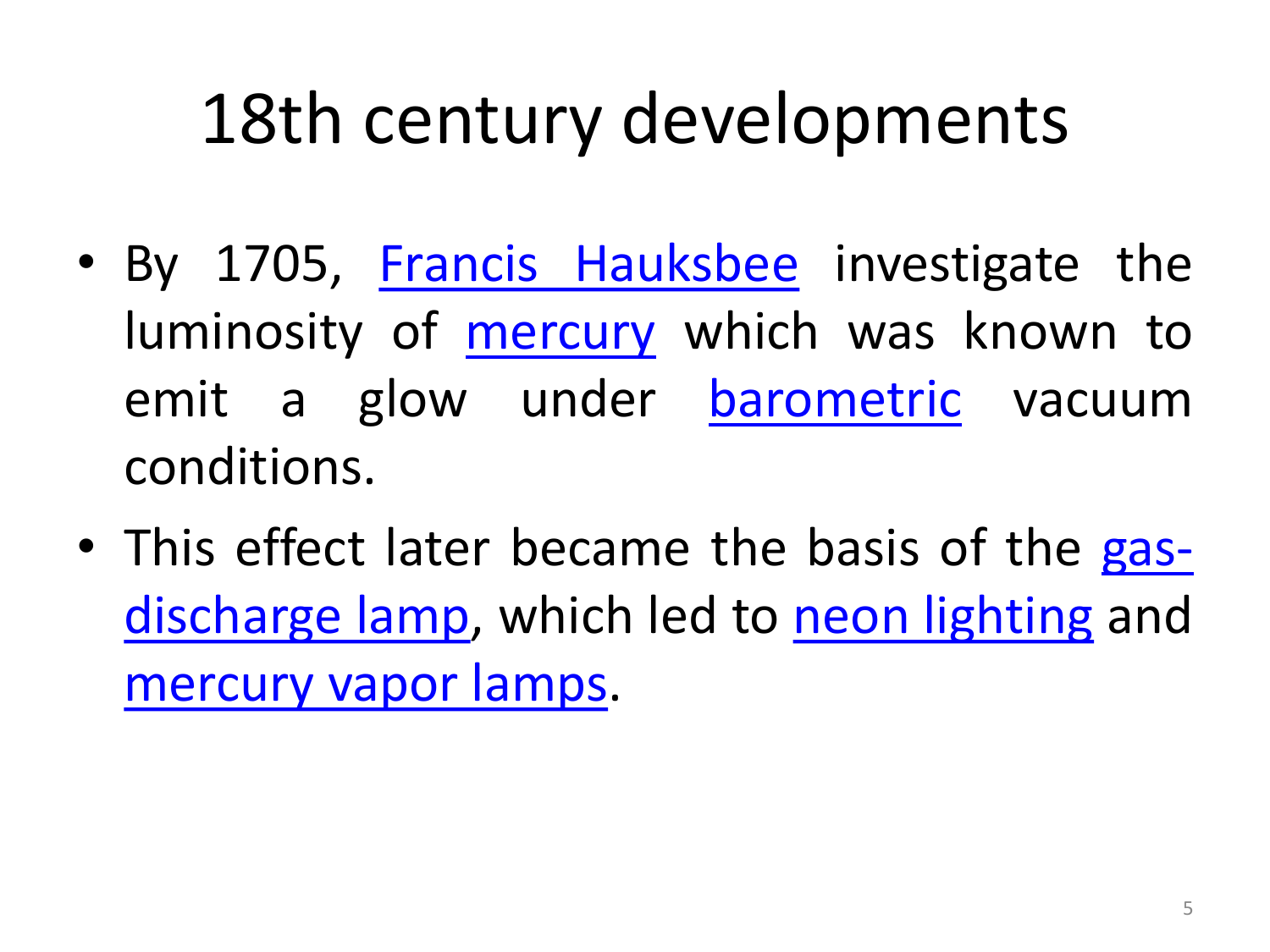• In 1706 he produced an 'influence machine' to generate this effect.



6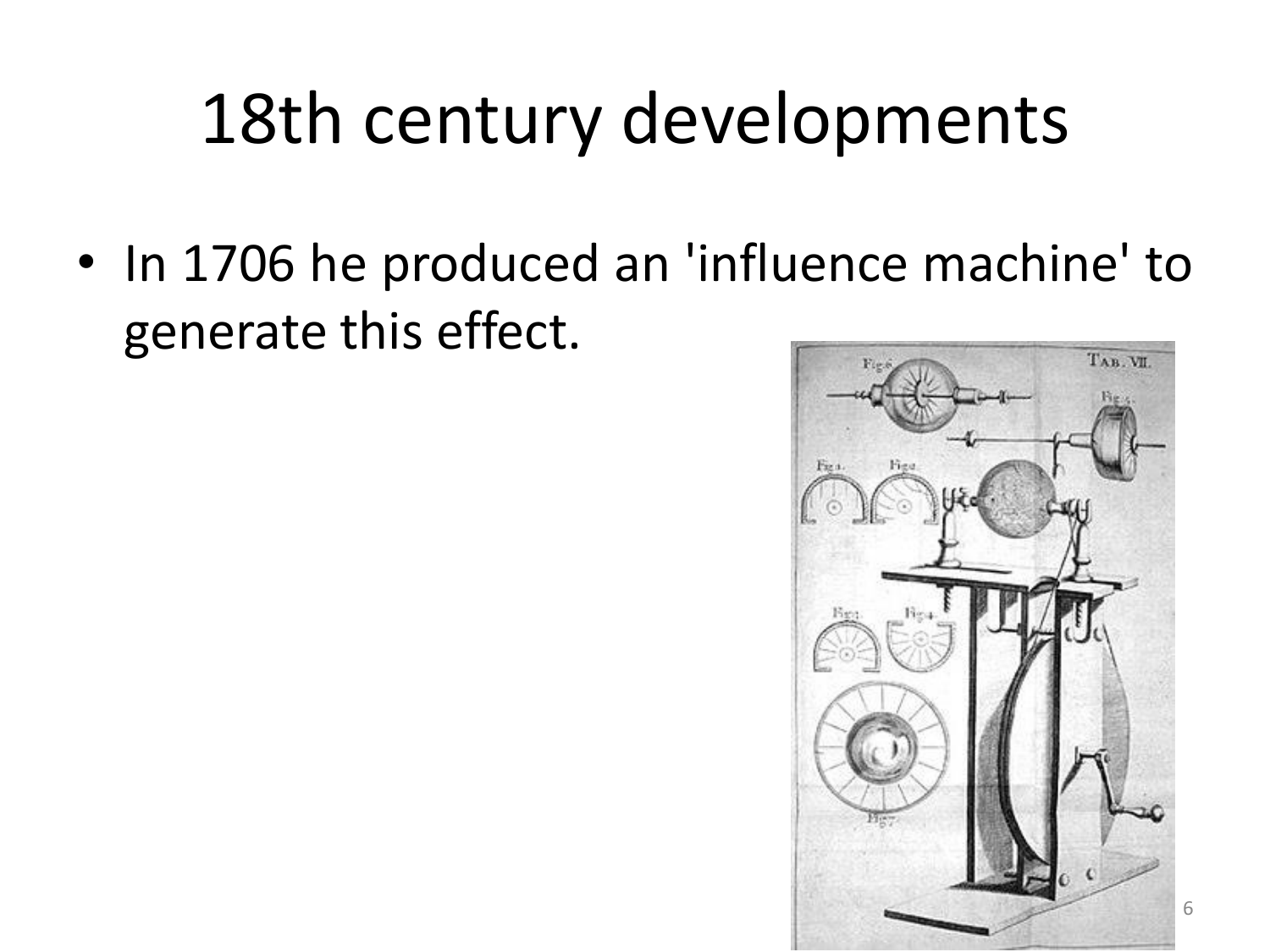- [Stephen](https://en.wikipedia.org/wiki/Stephen_Gray_(scientist)) Gray discovered the importance of insulators and conductors.
- C. F. du [Fay](https://en.wikipedia.org/wiki/C._F._du_Fay) seeing his work, developed a "twofluid" theory of electricity.
- He discovered the existence of two types of electricity and named them ["vitreous"](https://en.wikipedia.org/wiki/Glass) and ["resinous"](https://en.wikipedia.org/wiki/Resinous) later known as positive and negative [charge](https://en.wikipedia.org/wiki/Electric_charge) respectively.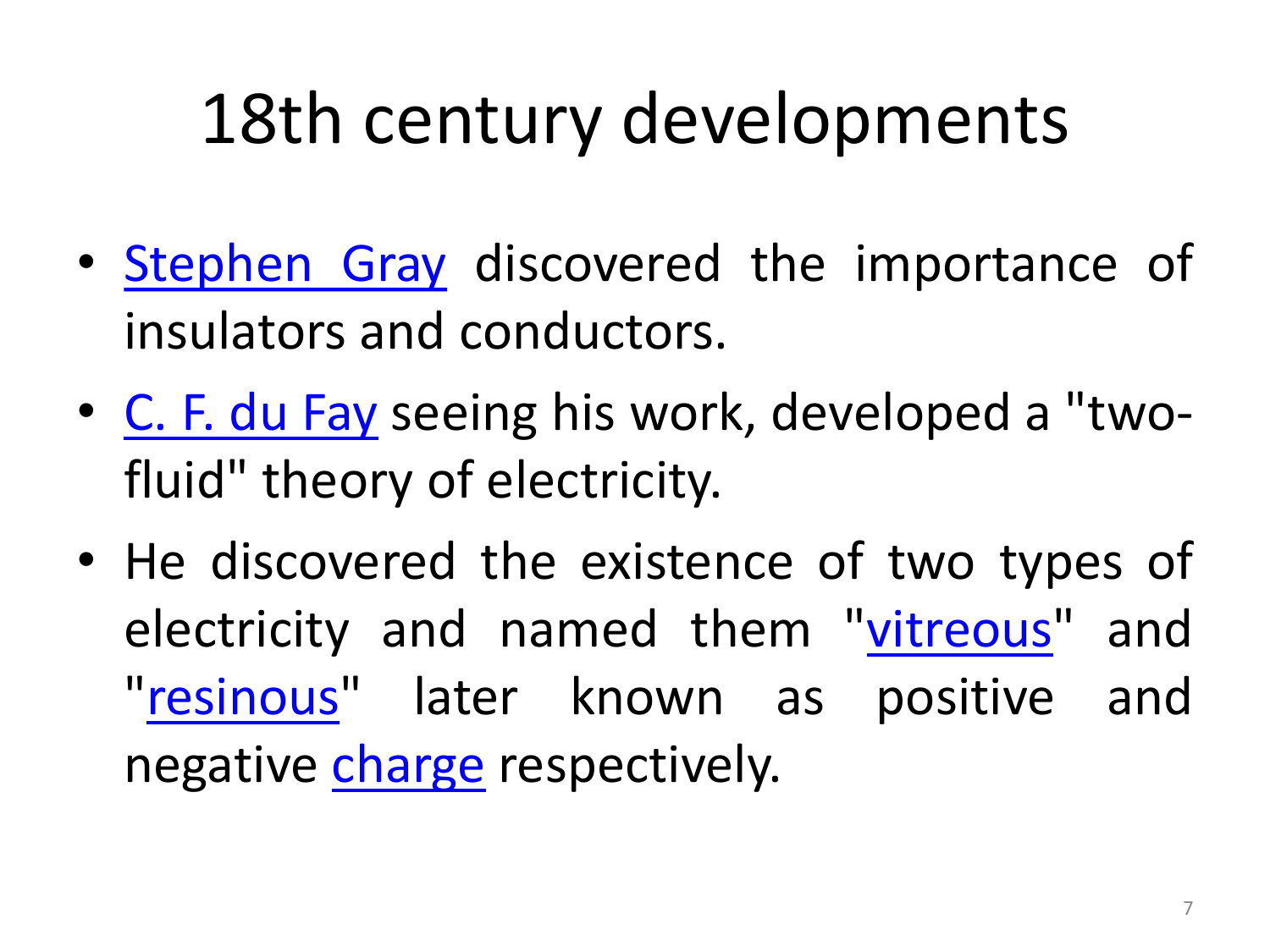- He noted the difference between [conductors](https://en.wikipedia.org/wiki/Conductor_(material)) and [insulators.](https://en.wikipedia.org/wiki/Insulator_(electricity))
- He also discovered that alike-charged objects would repel each other and that unlikecharged objects attract.

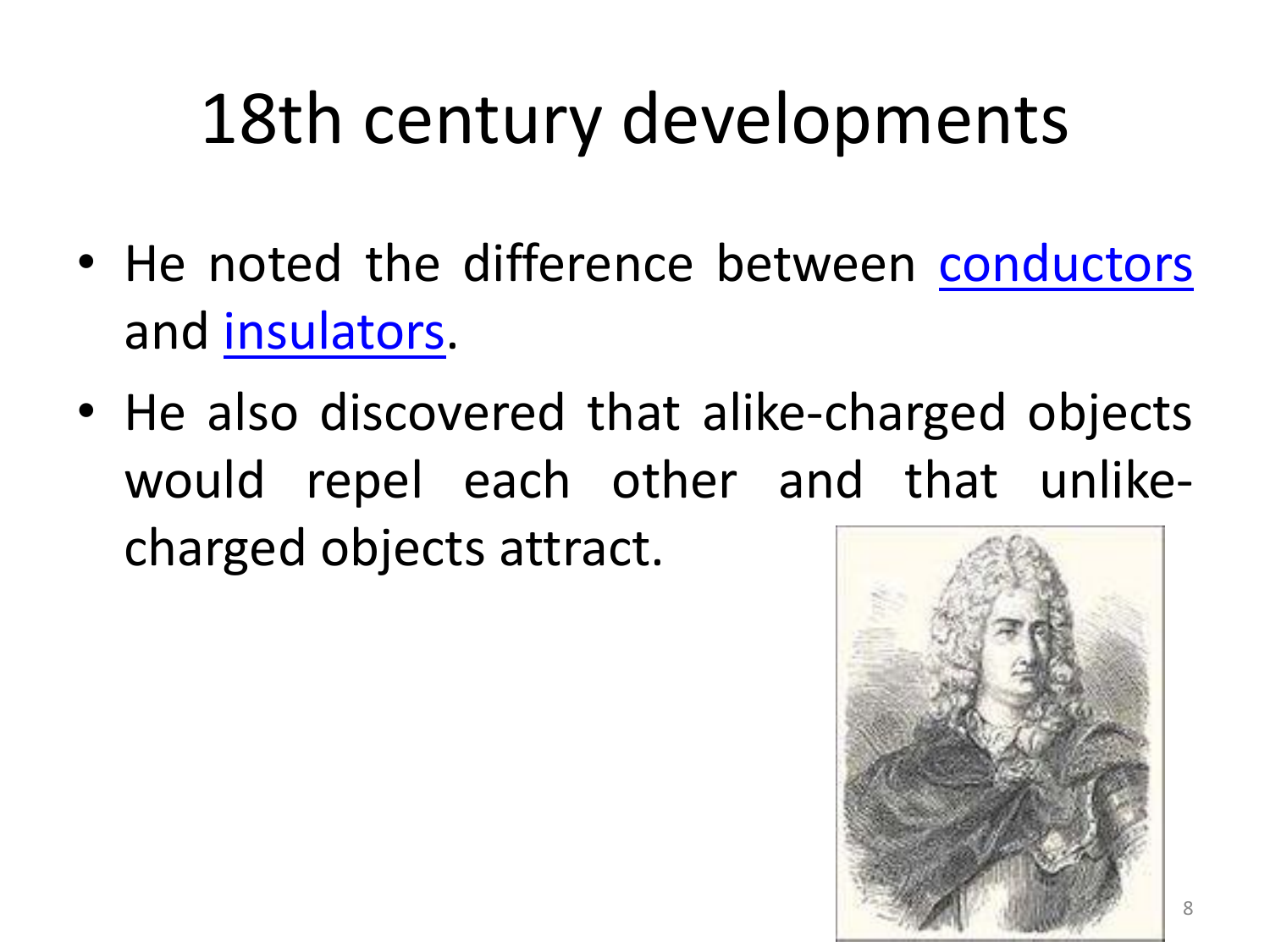• [Benjamin](https://en.wikipedia.org/wiki/Benjamin_Franklin) Franklin proposed that "vitreous" and "resinous" electricity were not different types of "*[electrical](https://en.wikipedia.org/wiki/Aether_theories) fluid"*, as electricity was called then, but the same "fluid" under different pressures.

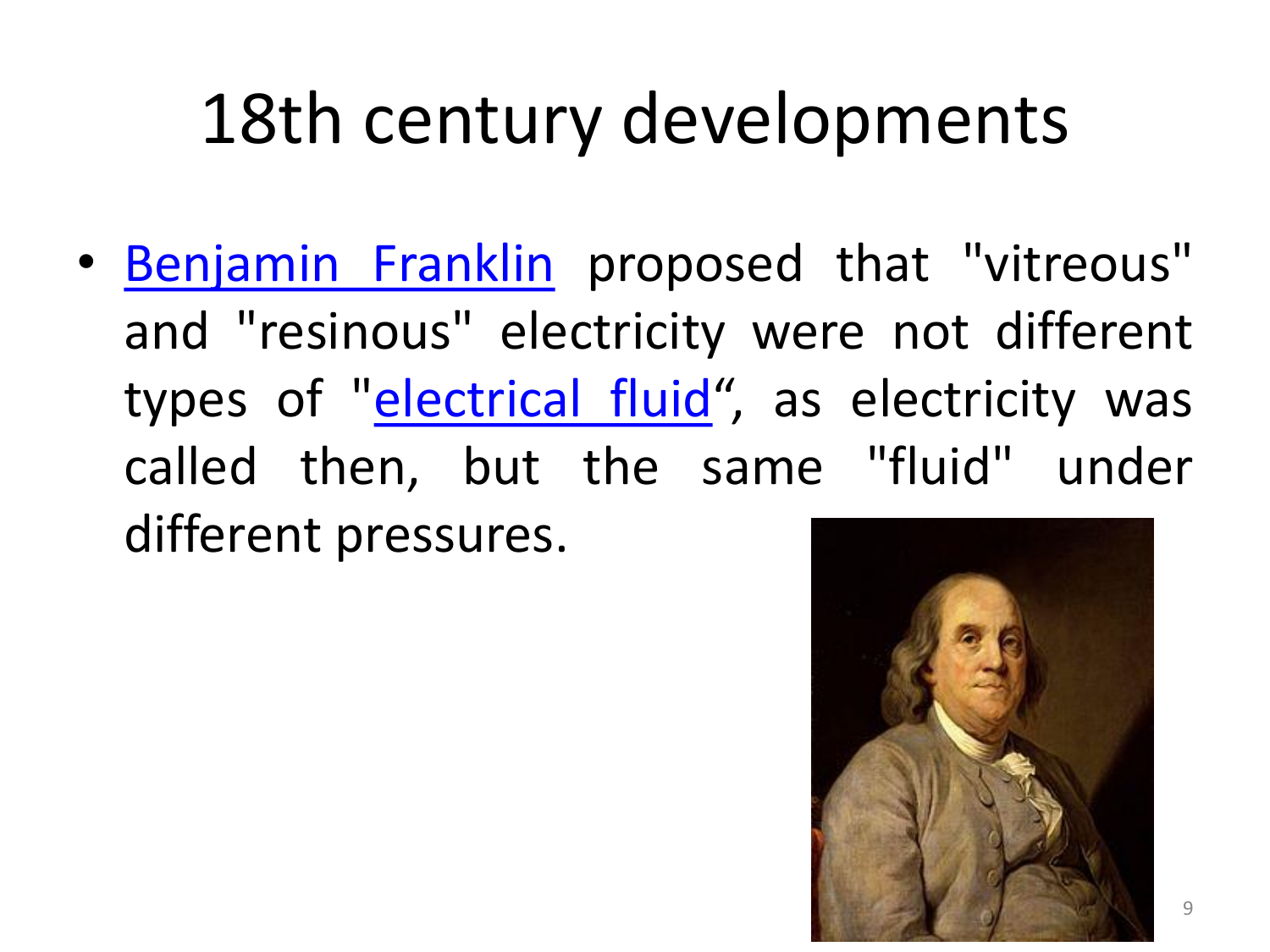- Franklin was the first to label them as positive and negative [respectively,](https://en.wikipedia.org/wiki/Electric_charge) and he was the first to discover the principle of [conservation](https://en.wikipedia.org/wiki/Charge_conservation) of charge.
- In 1748 he constructed a multiple plate capacitor, that he called an "electrical battery"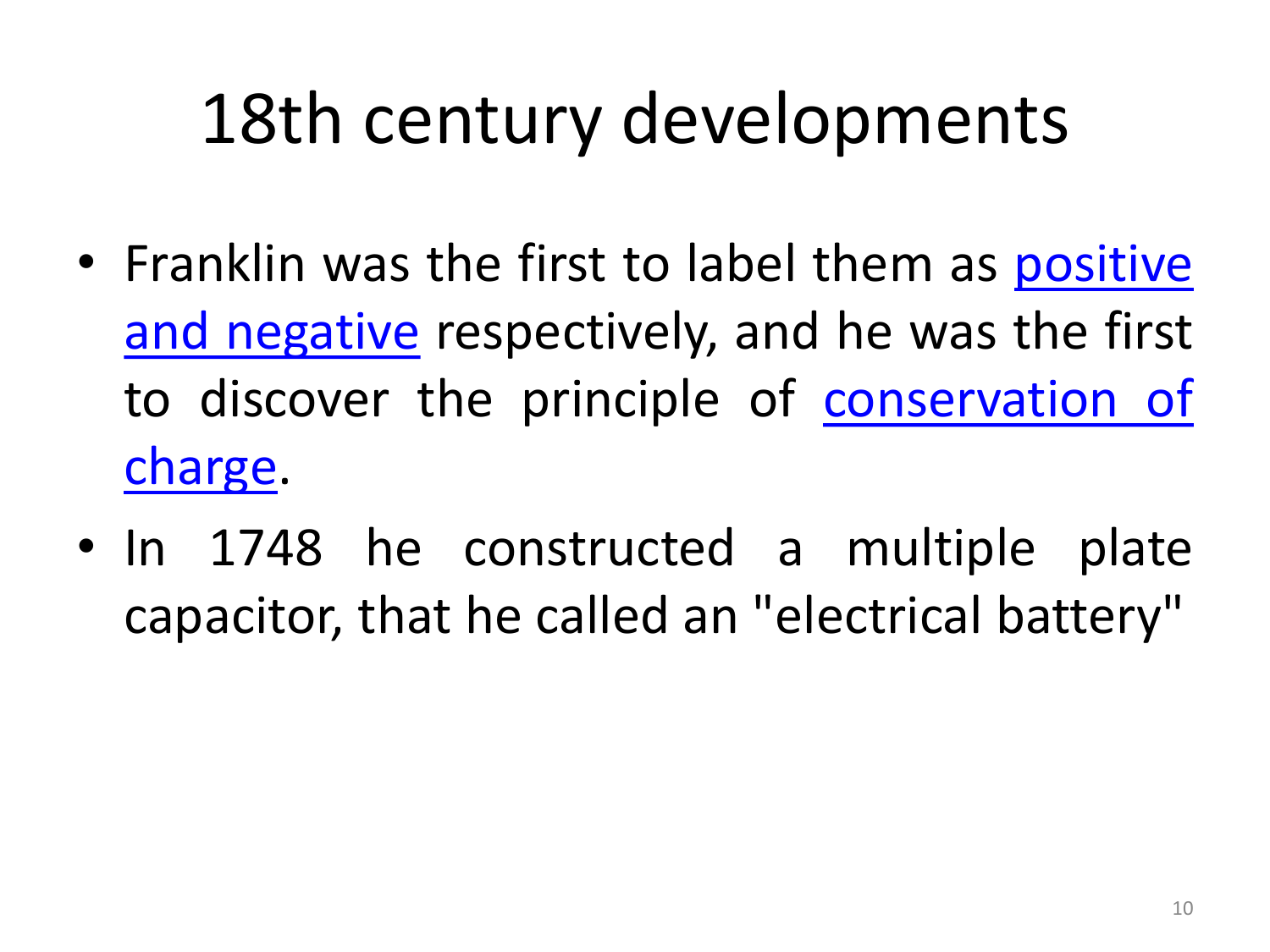• In 1791, [Italian](https://en.wikipedia.org/wiki/Italians) Luigi [Galvani](https://en.wikipedia.org/wiki/Luigi_Galvani) published his discovery of [bioelectricity,](https://en.wikipedia.org/wiki/Bioelectricity) demonstrating that electricity was the medium by which nerve cells passed signals to the [muscles.](https://en.wikipedia.org/wiki/Nerve_cell)

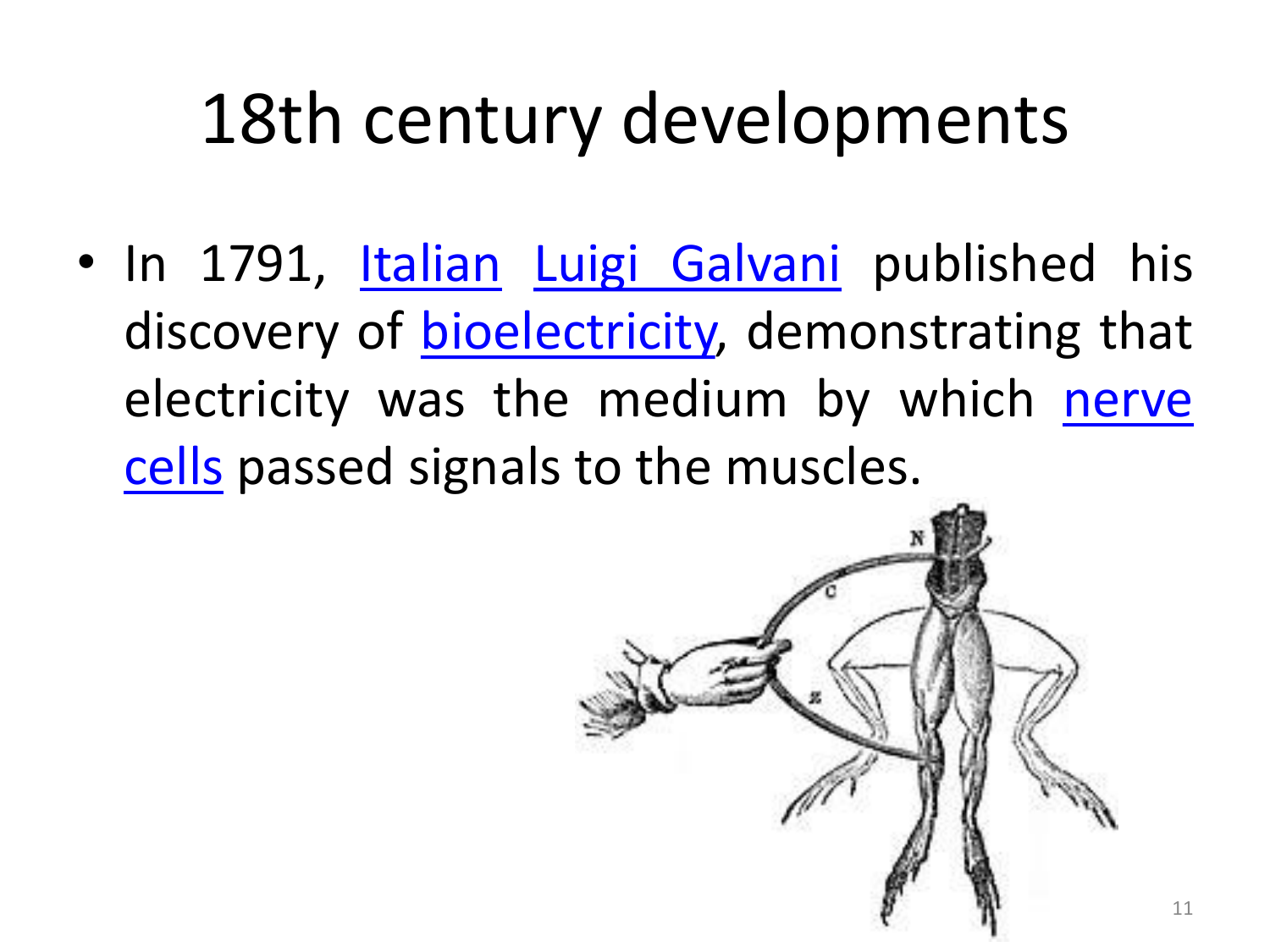• [Alessandro](https://en.wikipedia.org/wiki/Alessandro_Volta) Volta's battery, or [voltaic](https://en.wikipedia.org/wiki/Voltaic_pile) pile, of 1800, provided scientists with a more reliable source of electrical energy than the [electrostatic](https://en.wikipedia.org/wiki/Electrostatic_machine) machines previously used.



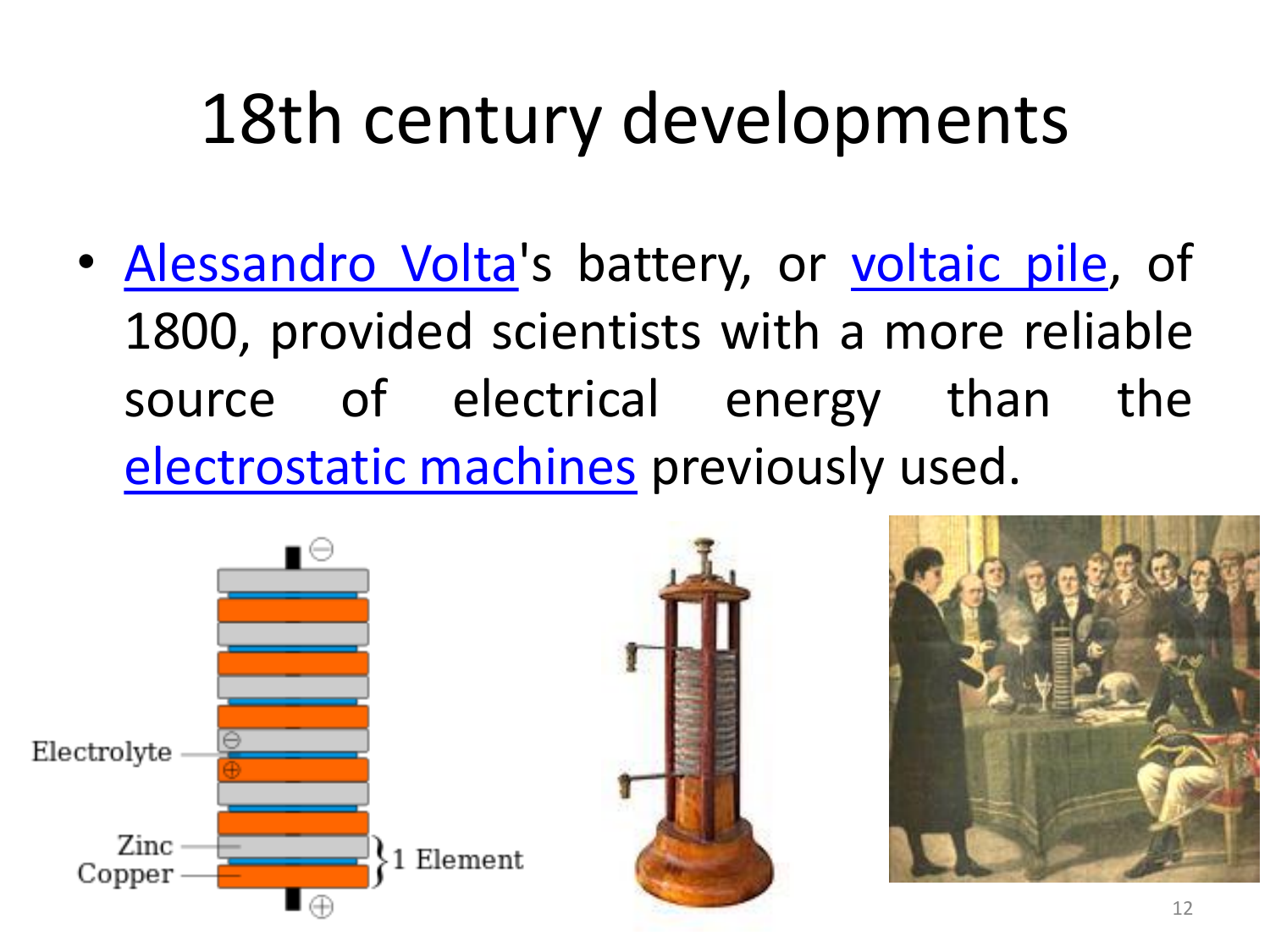- Electrical engineering became a profession in the late 19th century.
- The first electrical engineering institutions (IEE) to support the new discipline were founded in the UK and USA.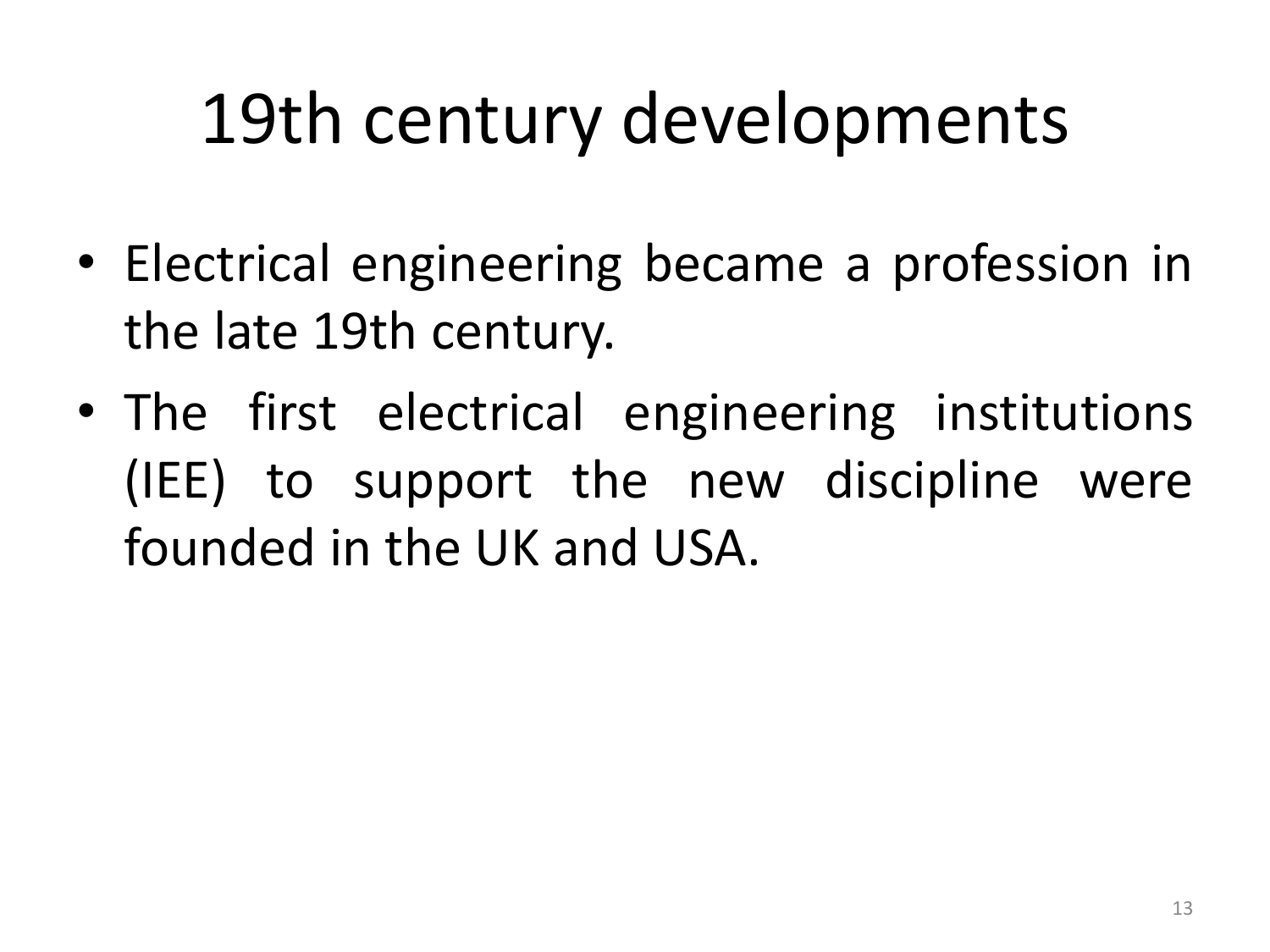• Francis [Ronalds](https://en.wikipedia.org/wiki/Francis_Ronalds) stands ahead of the field, who created the first working electric telegraph system in 1816.



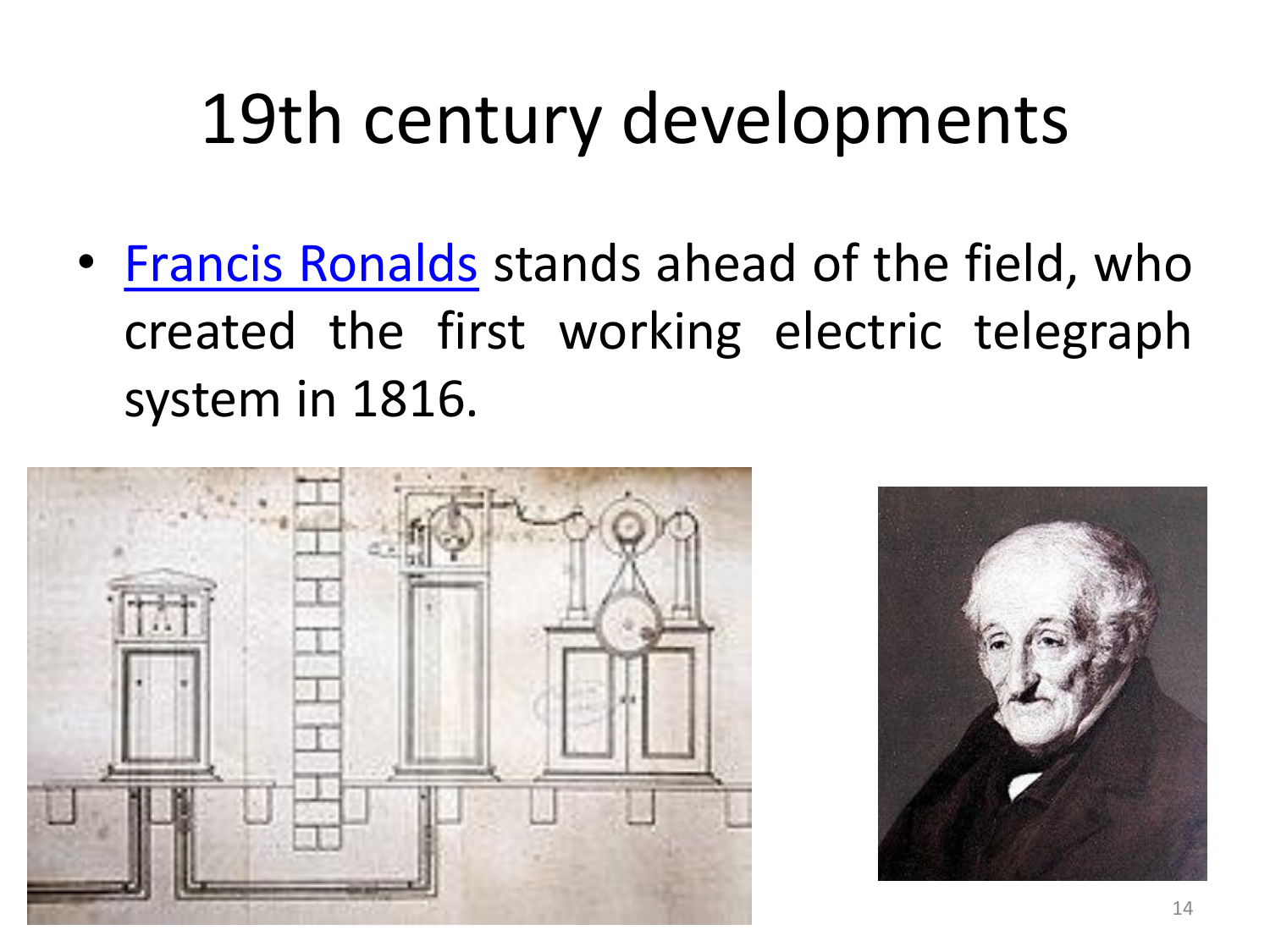- [Georg](https://en.wikipedia.org/wiki/Georg_Ohm) Ohm, who in 1827 quantified the relationship between the [electric](https://en.wikipedia.org/wiki/Electric_current) current and potential [difference](https://en.wikipedia.org/wiki/Potential_difference) in a conductor.
- Ohm's Law: V=RI
- In the 1830s, Georg Ohm also constructed an early electrostatic machine.

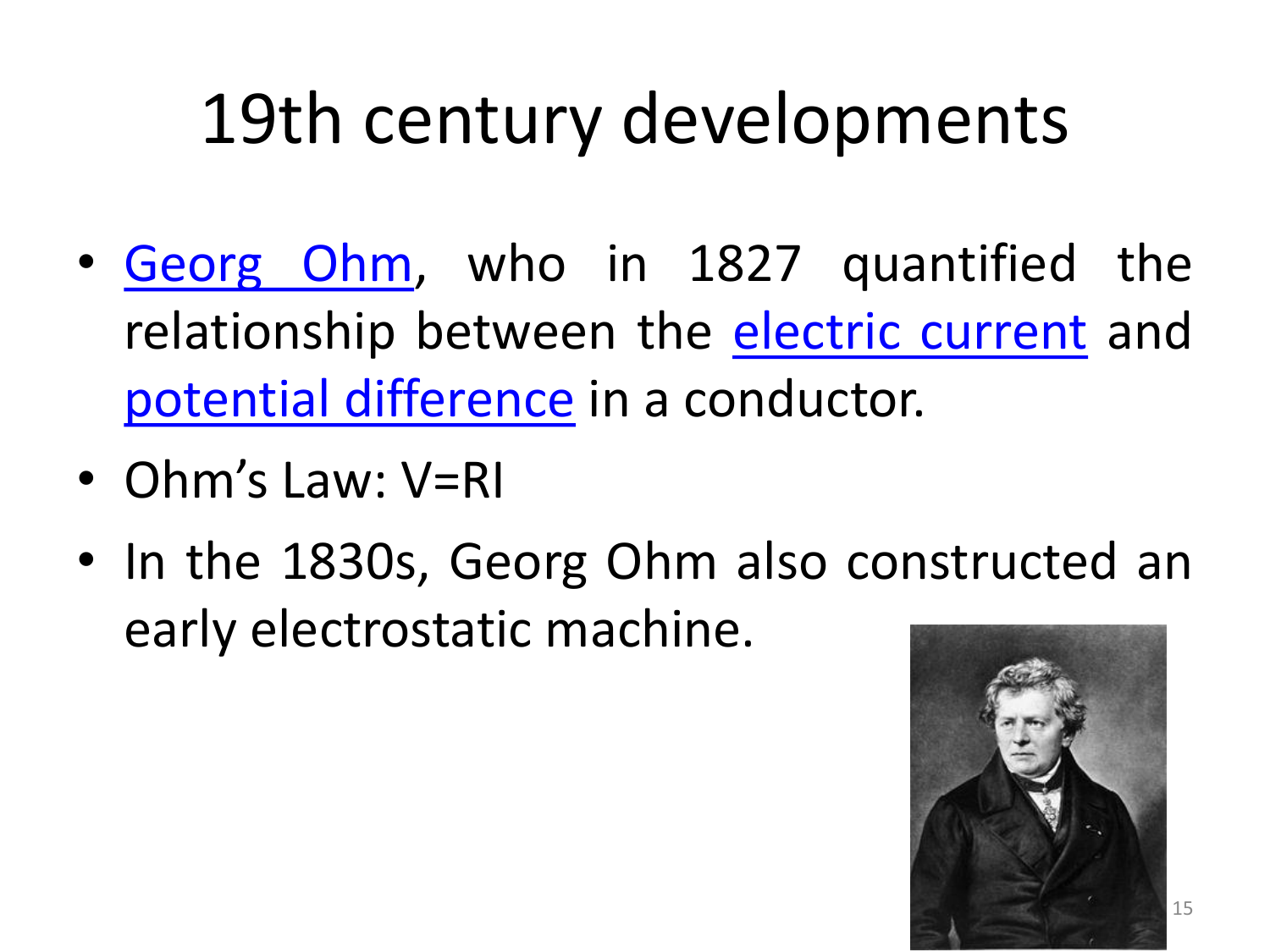- [Michael](https://en.wikipedia.org/wiki/Michael_Faraday) Faraday, the discoverer of [electromagnetic](https://en.wikipedia.org/wiki/Electromagnetic_induction) induction in 1831.
- The **[homopolar](https://en.wikipedia.org/wiki/Homopolar_generator) generator** was developed first by [Michael](https://en.wikipedia.org/wiki/Michael_Faraday) Faraday



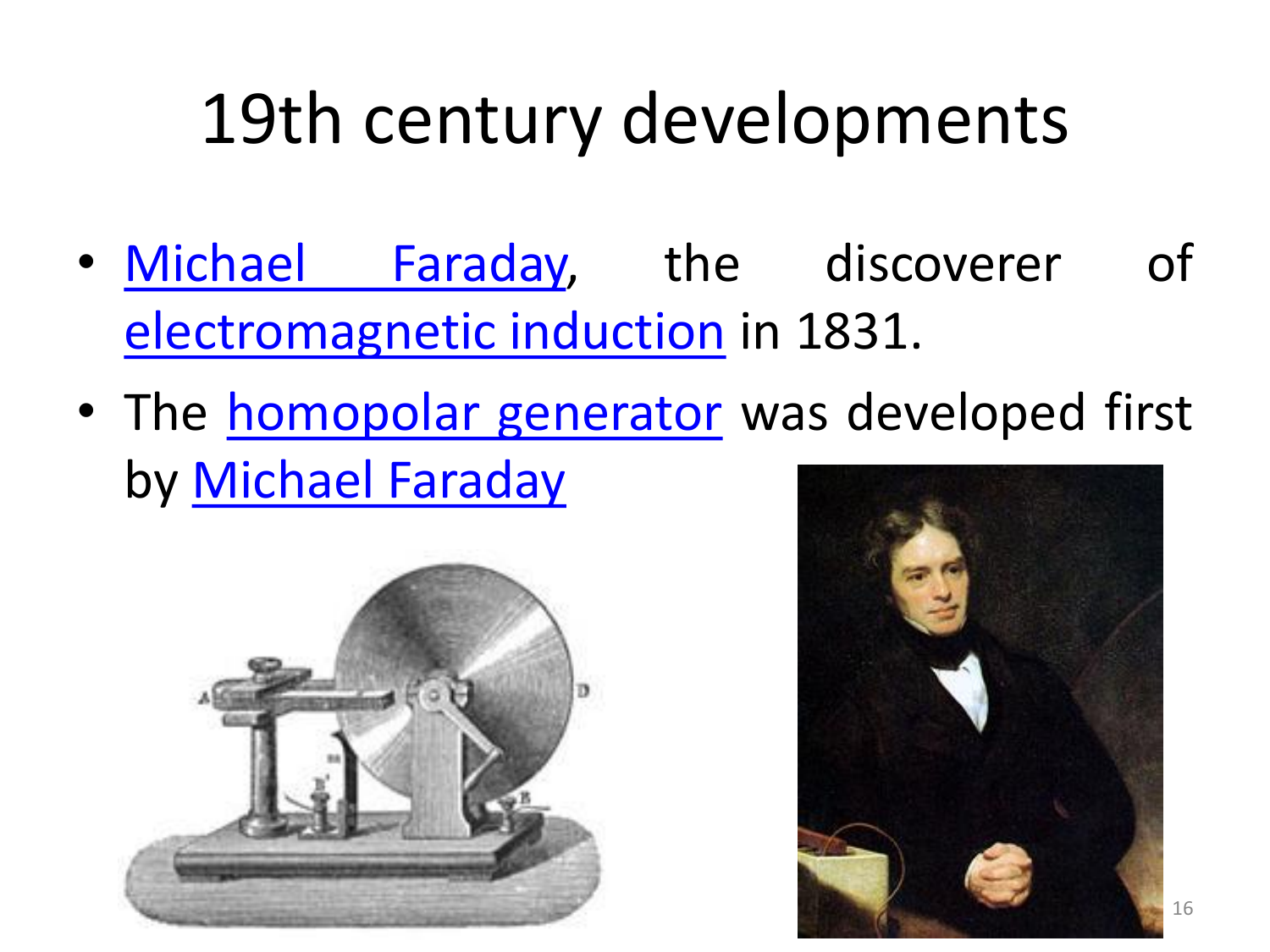- The invention of the industrial [generator,](https://en.wikipedia.org/wiki/Electric_generator) which didn't need external magnetic power in 1866 by Werner von [Siemens.](https://en.wikipedia.org/wiki/Werner_von_Siemens)
- He was the founder of the electrical and telecommunications company [Siemens](https://en.wikipedia.org/wiki/Siemens_AG).
- His name has been adopted as the unit of electrical conductance.